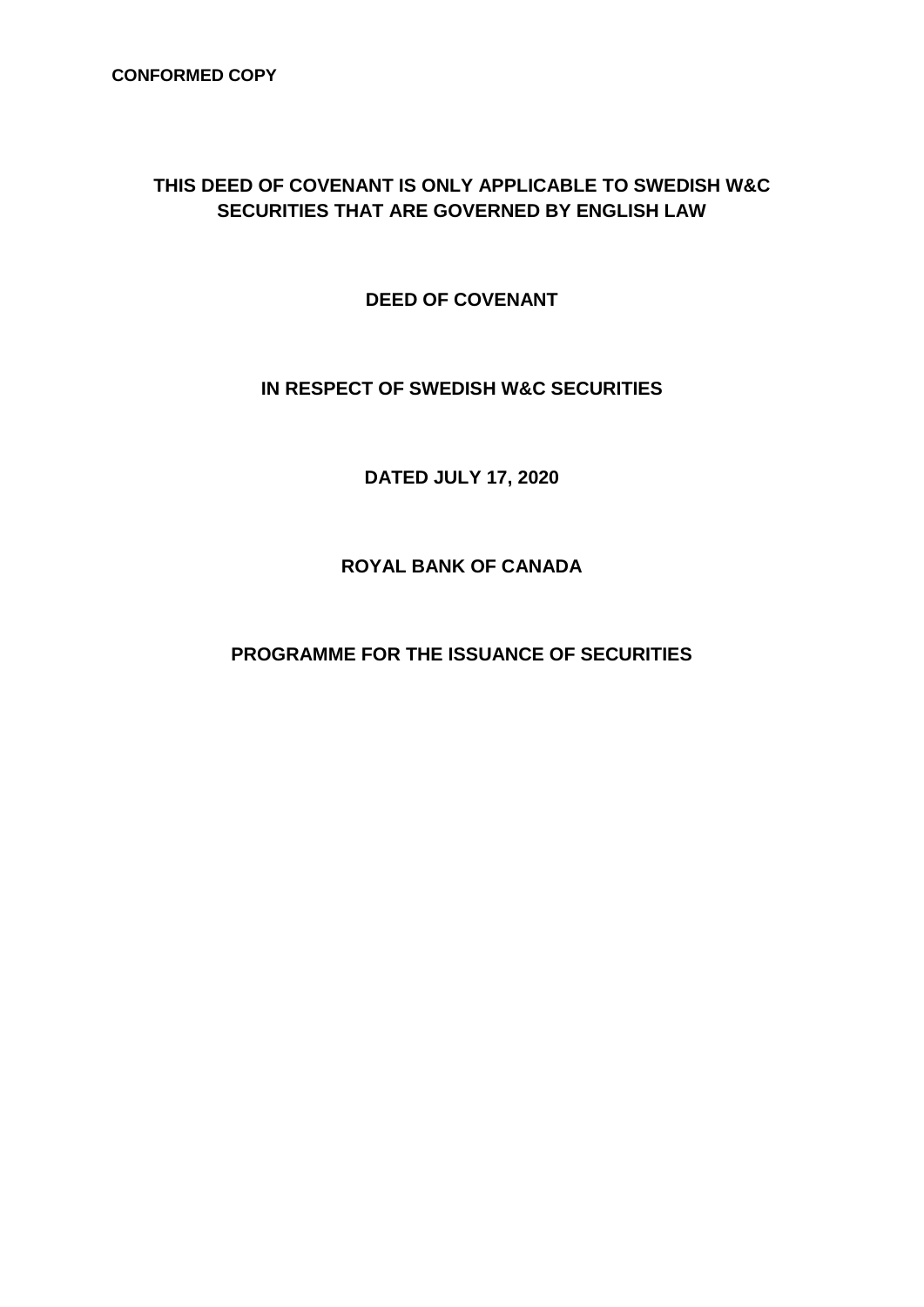**THIS DEED OF COVENANT** is made on July 17, 2020 by **ROYAL BANK OF CANADA** (the "**Issuer**") in favour of the Holders of each Series of Swedish W&C Securities (as defined below).

## **WHEREAS**:

- (A) The Issuer has entered into an Amended and Restated Dealership Agreement dated July 17, 2020 with the Dealer named in it, as may be amended, supplemented, novated or restated from time to time, under which the Issuer proposes from time to time to issue, *inter alia*, English law W&C Securities in uncertificated and dematerialised book-entry form (the "**Swedish W&C Securities**") in accordance with the Swedish Central Securities Depositories and Financial Instruments Accounts Act 1998 (*Sw. lagen (1998:1479) om värdepapperscentraler och kontoföring av finansiella instrument*) (as amended) (the "**SCSDFIA Act**") and an Amended and Restated Issue and Paying Agency Agreement (the "**Agency Agreement**", which expression includes the same as it may be amended, supplemented, novated or restated from time to time) dated July 17, 2020 between the Issuer and the agents named therein.
- (B) The Issuer has also entered into an Issuing and Paying Agent Agreement (which expression includes the same as it may be amended, supplemented, novated or restated from time to time) dated October 31, 2011 between, *inter alios*, the Issuer and Skandinaviska Enskilda Banken AB (publ) as amended by an amendment agreement dated January 31, 2018 and by side letters dated June 8, 2018 and June 26, 2019.
- (C) This Deed is intended to replace the Deed of Covenant (the "**Previous Deed of Covenant**") dated June 26, 2019 executed by the Issuer in respect of warrants and certificates in uncertificated and dematerialised book-entry form issued in accordance with the SCSDFIA Act.
- (D) Terms used in this Deed of Covenant and not otherwise defined shall have the meanings given to them in the Terms and Conditions as defined in the Agency Agreement as amended and/or supplemented by the Final Terms or Pricing Supplement issued in respect of the relevant Swedish W&C Securities (the "**Conditions of the Swedish W&C Securities**").

## **NOW THIS DEED WITNESSES** as follows:

- 1. This Deed shall apply to all Swedish W&C Securities issued on or after July 17, 2020 and all references herein to a Swedish W&C Security shall be construed accordingly. Warrants and certificates in uncertificated and dematerialised book-entry form issued in accordance with the SCSDFIA Act prior to July 17, 2020 shall continue to have the benefit of the Previous Deed of Covenant.
- 2. The Issuer covenants with each Holder that each Holder is entitled to exercise or enforce, in respect of each Swedish W&C Security held by him, the rights and obligations attaching or pertaining to such Swedish W&C Security as set out in the Conditions of the Swedish W&C Securities.
- 3. The Issuer undertakes in favour of each Holder that, in relation to any payment to be made by it under this Deed, it will comply with the provisions of the Condition entitled "Taxation" to the extent that they apply to any payments in respect of the Swedish W&C Securities as if those provisions had been set out in full in this Deed.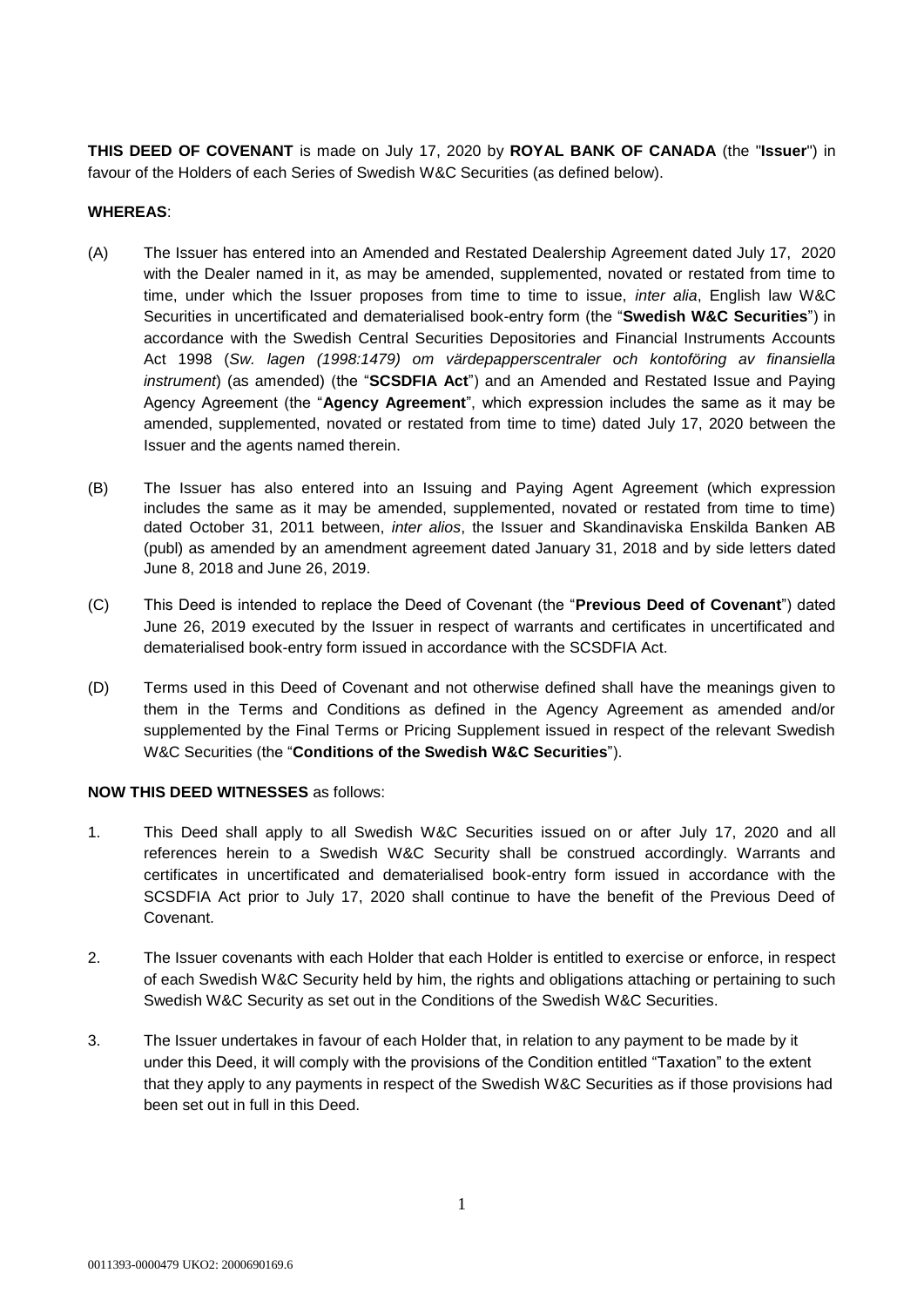- 4. The Issuer will pay any stamp and other duties and taxes, including interest and penalties, payable on or in connection with the execution of this Deed and any action taken by any Holder to enforce the provisions of this Deed.
- 5. The Issuer represents, warrants and undertakes with each Holder that it has all corporate power, and has taken all necessary corporate or other steps, to enable it to execute, deliver and perform this Deed, and that this Deed constitutes a legal, valid and binding obligation of the Issuer enforceable in accordance with its terms subject to the laws of bankruptcy and other laws affecting the rights of creditors generally.
- 6. This Deed shall take effect as a Deed Poll for the benefit of the Holders from time to time. This Deed shall be deposited with and held by The Bank of New York Mellon, London Branch at One Canada Square, London E14 5AL until all the obligations of the Issuer under this Deed have been discharged in full.
- 7. The Issuer acknowledges the right of every Holder to the production of, and the right of every Holder to obtain (upon payment of a reasonable charge) a copy of, this Deed, and further acknowledges and covenants that the obligations binding upon it contained in this Deed are owed to, and shall be for the account of, each and every Holder, and that each Holder shall be entitled severally to enforce those obligations against the Issuer.
- 8. If any provision in or obligation under this Deed is or becomes invalid, illegal or unenforceable in any respect under the law of any jurisdiction, that will not affect or impair (i) the validity, legality or enforceability under the law of that jurisdiction of any other provision in or obligation under this Deed, and (ii) the validity, legality or enforceability under the law of any other jurisdiction of that or any other provision in or obligation under this Deed.
- 9. (a) This Deed and the Swedish W&C Securities and any non-contractual obligations arising out of or in connection with this Deed and the Swedish W&C Securities are governed by, and shall be construed in accordance with, the laws of England, except as provided in paragraph (b) below.
	- (b) Notwithstanding anything in this Deed of Covenant or the Conditions of the Swedish W&C Securities, (i) the Condition entitled "Status of the W&C Securities – W&C Securities which are Bail-inable Securities" and the second sentence of the fifth paragraph of the Condition entitled "Law and Jurisdiction" in each case in respect of Bail-inable Securities shall be governed by, and shall be construed in accordance with the laws of, the Province of Ontario and the federal laws of Canada applicable therein, and (ii) the registration of the Swedish W&C Securities in Euroclear Sweden AB ("**Euroclear Sweden**") shall be governed by Swedish law.
- 10. (a) Subject to the second sentence of the fifth paragraph of the Condition entitled "Law and Jurisdiction" and 10(b) below, the English courts have jurisdiction to settle any dispute arising out of or in connection with this Deed and the Swedish W&C Securities, including any dispute as to their existence, validity, interpretation, performance, breach or termination or the consequences of their nullity and any dispute relating to any non-contractual obligations arising out of or in connection with this Deed and the Swedish W&C Securities (a "**Dispute**") and accordingly each of the Issuer and any Holder in relation to any Dispute submits to the jurisdiction of the English courts.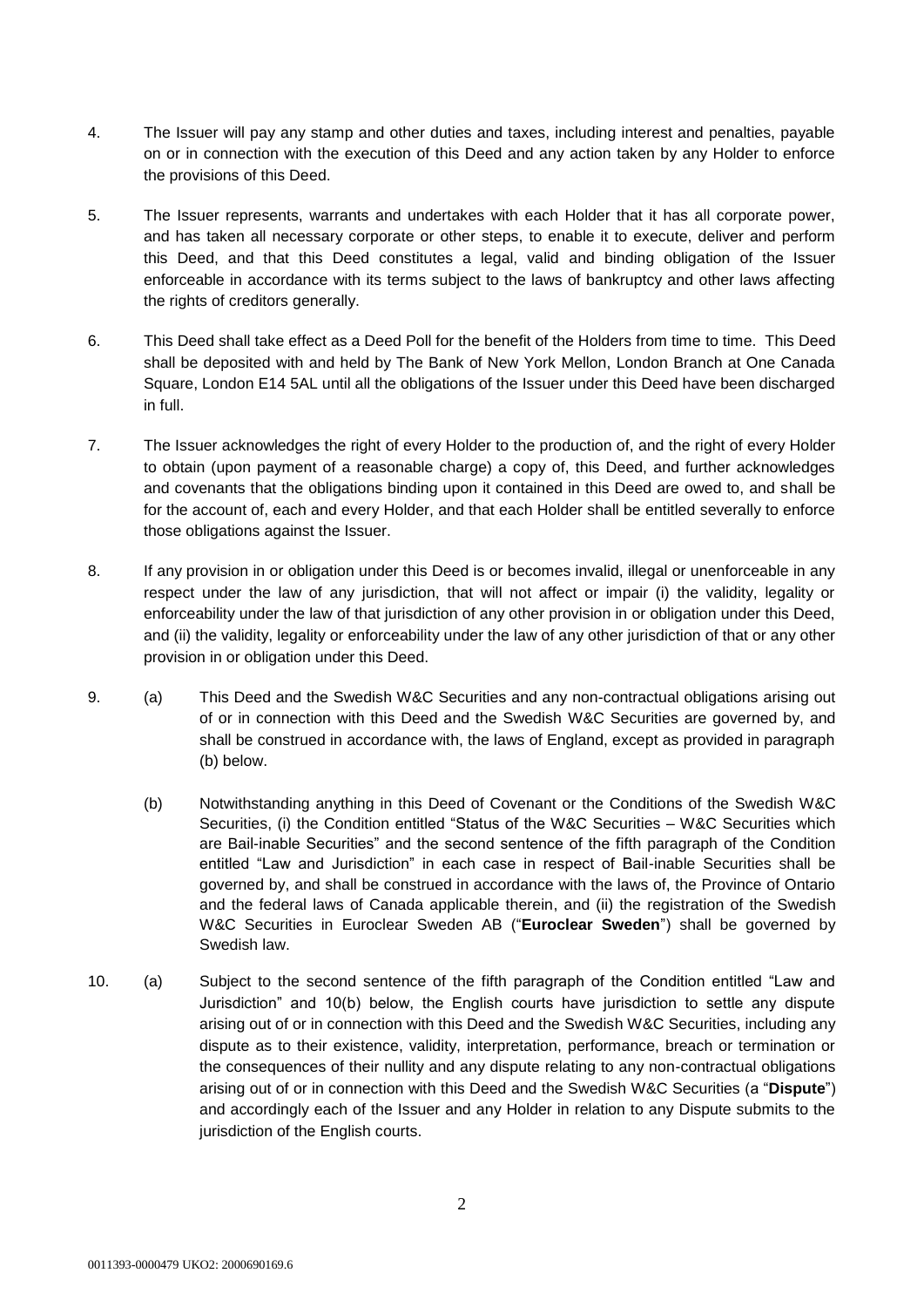- (b) Subject to the second sentence of the fifth paragraph of the Condition entitled "Law and Jurisdiction", to the extent allowed by law, each of the Holders and the Issuer may, in respect of any Dispute or Disputes, take (i) proceedings in any other court with jurisdiction; and (ii) concurrent proceedings in any number of jurisdictions.
- (c) The Issuer agrees that service of process in any such proceedings in England in relation to any Dispute shall be deemed completed on delivery to its London branch at its office at 100 Bishopsgate, London EC2N 4AA or, if Holders have been notified in accordance with the Condition entitled "Notices" of a new address for its London branch for such service of process to apply in replacement of any prior such address, such new address most recently notified at the relevant time (in each case whether or not it is forwarded to and received by the Issuer). If for any reason such branch ceases to be able to act as such or no longer has an address in London, the Issuer irrevocably agrees to appoint another person as its agent for service of process in England in respect of any Dispute. Nothing in this clause shall affect the right to serve process in any other manner permitted by law.